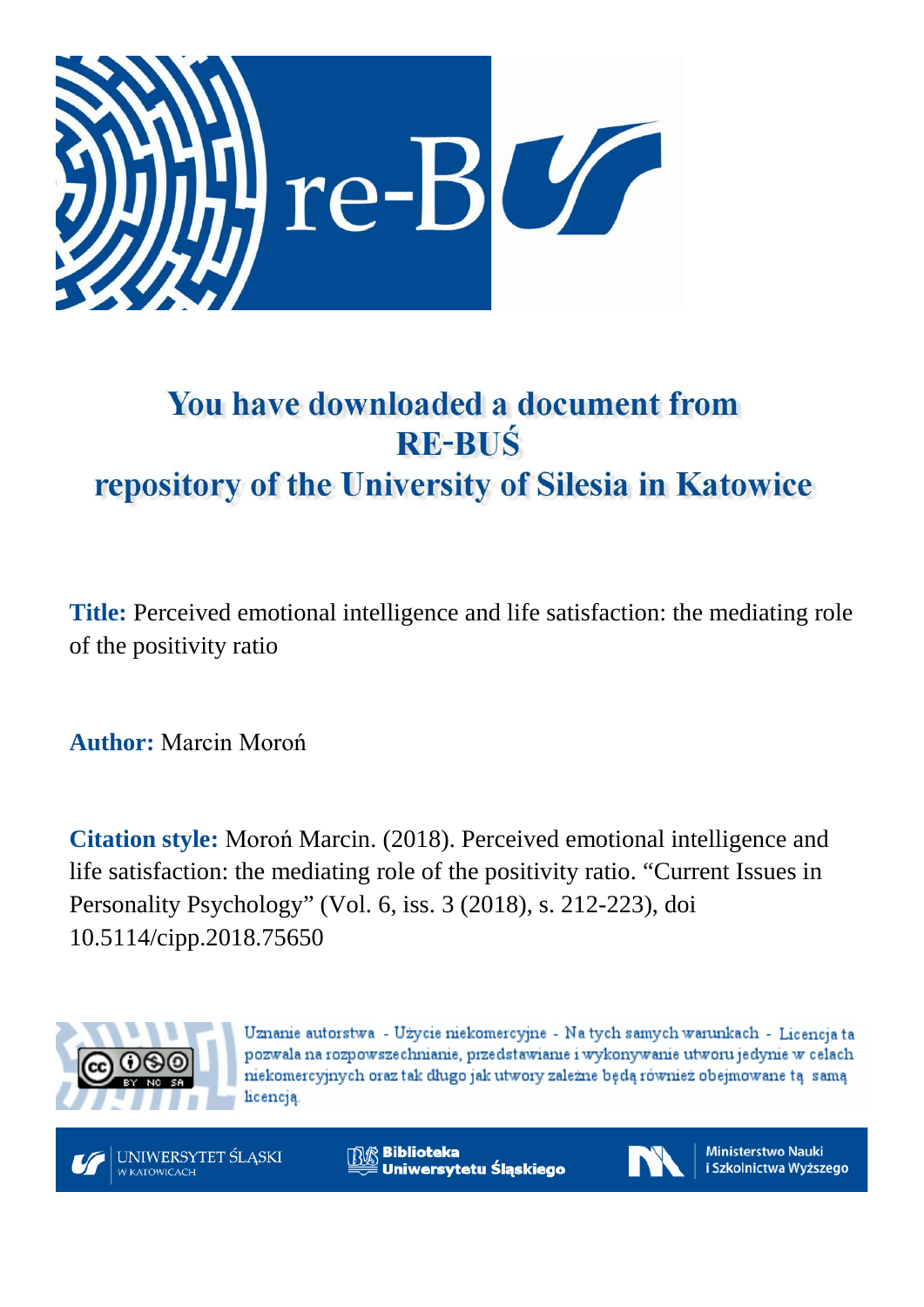*current issues in personality psychology · volume 6(3), 2018 doi: https://doi.org/10.5114/cipp.2018.75650*

*original article*

## *Perceived emotional intelligence and life satisfaction: the mediating role of the positivity ratio*

## *Marcin Moroń*

Department of Social and Environmental Psychology, Institute of Psychology, University of Silesia, Katowice, Poland

#### *background*

Emotional intelligence is a positive predictor of well-being, and positive and negative affect were demonstrated to mediate this relationship. In two studies the balance between positive and negative affect (positivity ratio) is examined as a mediating factor between perceived emotional intelligence and satisfaction with life.

#### *participants and procedure*

Three-hundred and sixteen individuals (50% female) participated in the first study. Participants completed the Self-perceived emotional intelligence questionnaire, the Positive and negative affect scale, and the Satisfaction with life scale. One hundred individuals (79% women) participated in the second study. In the first measurement participants completed the Emotional intelligence questionnaire, the general Positive and negative affect scale, and the Satisfaction with life scale, while in the second measurement participants completed the Positive and negative affect in the past week scale and the Satisfaction with life scale.

#### *results*

In the first study perceived emotional intelligence was positively correlated with positivity ratio and satisfaction with life, while positive ratio mediated between perceived emotional intelligence and satisfaction with life. In the second study, perceived emotional intelligence was positively correlated with satisfaction with life and positivity ratios in both measurements. The relationships between perceived emotional intelligence and satisfaction with life (Time 2) were fully mediated by satisfaction with life (Time 1), and sequentially by positivity ratio (general) and satisfaction with life (Time 1), and positivity ratio (general) and positivity ratio (Time 2).

#### *conclusions*

Individuals with high emotional intelligence tend to be more satisfied with their lives, while higher positivity ratio mediated between perceived emotional intelligence and satisfaction with life.

#### *key words*

emotional intelligence; satisfaction with life; mediation; positive affect; negative affect

*corresponding author* – Marcin Moroń, Department of Social and Environmental Psychology, Institute of Psychology, University of Silesia, 53 Grażyńskiego Str., 40-126 Katowice, Poland, e-mail: moron.marcin@gmail.com

*authors' contributions* – A: Study design · B: Data collection · C: Statistical analysis · D: Data interpretation · E: Manuscript preparation · F: Literature search · G: Funds collection

*to cite this article* – Moroń, M. (2018). Perceived emotional intelligence and life satisfaction: the mediating role of the positivity ratio. *Current Issues in Personality Psychology 6*(3), 212–223.

*received* 11.10.2017 · *reviewed* 13.01.2018 · *accepted* 29.03.2018 · *published* 21.05.2018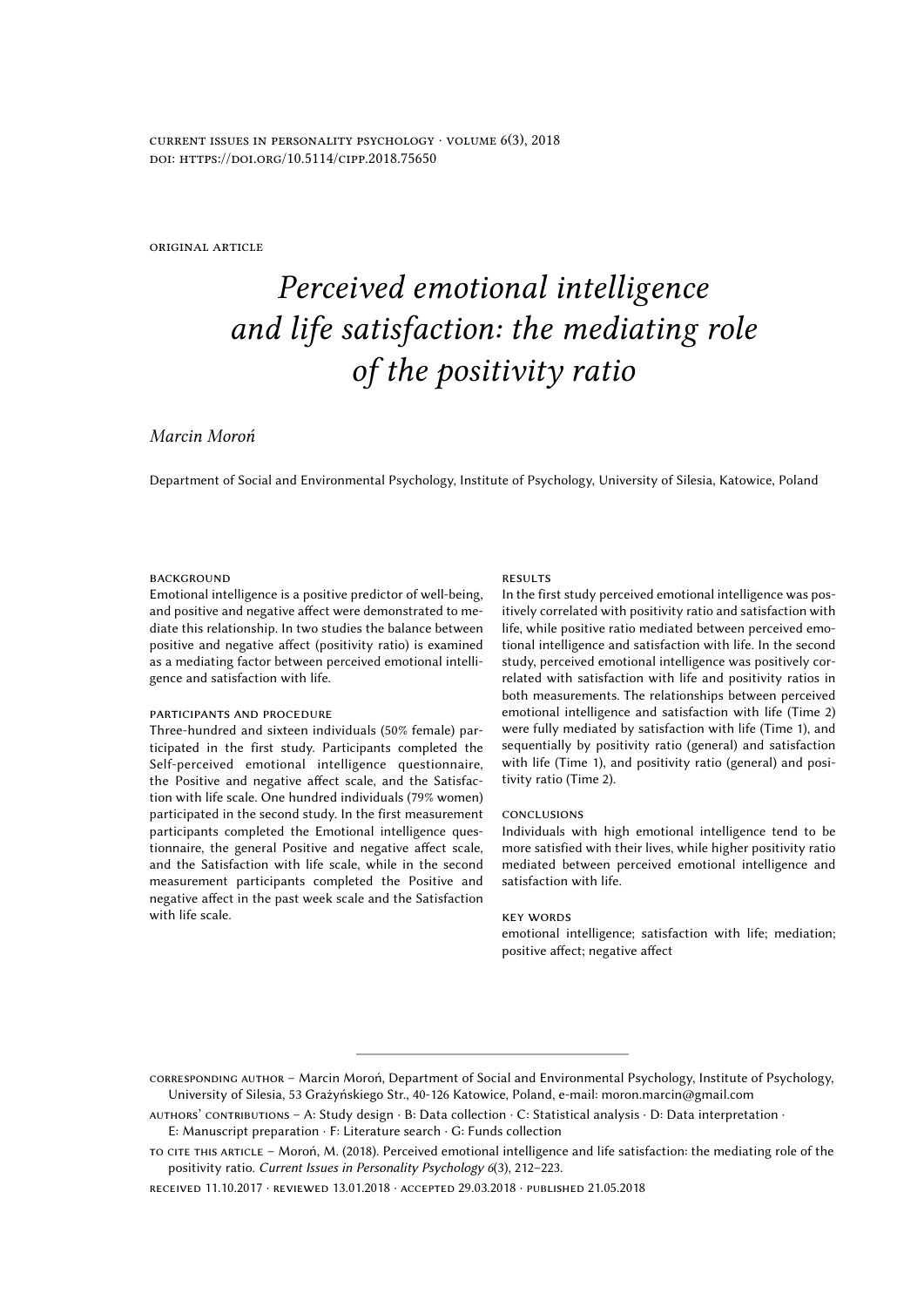## *Background*

In recent decades, a growing interest with regard to examining the role of emotional intelligence (EI) for important life outcomes has been observed. An evergrowing body of research shows the significant positive correlations between EI, subjective affective, and cognitive well-being, e.g. the mental, the psychosomatic, and the physical health (cf. relevant meta-analysis by Andrei, Siegling, Aloe, Baldaro, & Petrides, 2016; Martins, Ramalho, & Morin, 2010; Sánchez-Álvarez, Extremera, & Fernández-Berrocal, 2016; Schutte, Malouff, Thorsteinsson, & Rooke, 2007). The significant link between EI and subjective well-being appears both in cross-sectional and prospective studies (Extremera & Fernández-Berrocal, 2005; Ruiz-Aranda, Pineda-Galán, & Salguero, 2011; Gallagher & Vella-Brodrick, 2008; Palmer, Donaldson, & Stough, 2002; Saklofske, Austin, & Minski, 2003; Schutte & Malouff, 2011). These results corroborate the initial assumptions concerning the role of EI, according to which the emotional skills that encompass the EI construct help to use emotional information better, cope with daily stress more effectively, and achieve a greater life satisfaction (Mayer & Salovey, 1997; Salovey, Bedell, Detweiler, & Mayer, 1999).

Currently, three predominant approaches to defining and measuring EI can be distinguished: the ability model of EI with performance-based measurements (e.g. MSCEIT v2.0; Mayer, Salovey, & Caruso, 2002), the perceived EI (PEI) with self-report measurements that are based on the ability model of EI (e.g. Trait Meta-Mood Scale, TMMS: Salovey, Mayer, Goldman, Turvey, & Palfai, 1995; Emotional Intelligence Scale, EAS: Schutte et al., 1998; Wong and Law Emotional Intelligence Scale, WLEIS: Wong & Law, 2002), and the trait EI, also referred to as the mixed model of EI (Petrides & Furnham, 2000). In their recent metaanalysis, Sánchez-Álvarez et al. (2016) demonstrated that self-report ability EI, namely the perceived EI (PEI; Sánchez-Álvarez, Extremera, & Fernández-Berrocal, 2015), had a positive and significant correlation with the indicators of subjective cognitive and affective well-being of a magnitude close to the correlation obtained for trait EI measures, and higher than the correlation obtained for ability-based EI measures. Scores in questionnaires in mixed/trait EI approach give an estimation of various traits, behavioural dispositions, and self-evaluations in the area of social functioning (Petrides, 2011), which is usually regarded as a drawback of this approach (Salovey et al., 1999). PEI refers to a self-reported level of emotional skills (emotion perception, facilitation of thought, understanding, regulation; cf. Elfenbein & MacCann, 2017), which could also be called the emotional self-efficacy (Sánchez-Álvarez et al., 2015).

This study focuses on the role of PEI in subjective well-being and seeks mediating factors in the PEI – well-being relationship.

Zeidner, Matthews, and Roberts (2012) proposed one of the factors that could mediate between EI and subjective well-being to be affective balance. The rationale of this mediatory model is based on the assumption that emotional abilities contribute to experiencing fewer negative emotions (e.g. social anxiety) and more positive emotions, which in turn leads to higher satisfaction with life. Positive and negative emotionality, referred to as the affective component of subjective well-being (Lucas, Diener, & Suh, 1996), depends primarily on the frequency of positive and negative affective experiences (Diener, Colvin, Pavot, & Allman, 1991; Diener, Sandvik, & Pavot, 1990; Karademas, 2007), and serves as an important source of judgments about life satisfaction (Kuppens, Realo, & Diener, 2008; Schimmack, Oishi, & Diener, 2002; Schimmack, Radhakrishnan, Oishi, Dzokoto, & Ahadi, 2002). Previous experimental and cross-cultural studies confirmed the causal influence of affectivity on life satisfaction judgements (Schwartz & Clore, 2007). Numerous propositions also stressed the role of the so-called "positivity ratio", namely the ratio of pleasant feelings and sentiments to unpleasant ones over time (Fredrickson & Losada, 2005; Gottman, 1994; Schwartz et al., 2002), in predicting cognitive evaluations of one's life (Diener, 2000). Despite the existence of a substantial debate concerning the shape of the relationship between the positivity ratio and the subjective well-being (linear, nonlinear, or curvilinear; see Basińska & Gruszczyńska, 2017; Brown, Sokal, & Friedman, 2013, 2014), it seems to be well-confirmed that a higher positivity ratio is (at least to some point) beneficial for satisfaction with life and other important life outcomes (Fredrickson, 2013). Shrira et al. (2011) have demonstrated that a moderate positivity ratio is sufficient for optimal functioning in the midst of stress. The positivity ratio is correlated with optimism, and if not "excessive", it predicts creativity (Rego, Sousa, Marques, & Cunha, 2012). Low level of positivity ratio could be regarded as a symptom of depression, while the balance of 62% of positive cognition or affect correlates with general psychological adaptation (Schwartz et al., 2002).

The model of affective mediators (the positive and negative affects) between EI and subjective cognitive well-being has been confirmed in several studies (Gignac, 2006; Kong & Zhao, 2013; Extremera & Rey, 2016). Kafetsios and Zampetakis (2008) showed that positive and negative affect at work acted as mediators of the relationship between EI and job satisfaction. Gignac (2006) and Kong and Zhao (2013) demonstrated that the following mediation linkage: emotional intelligence  $\rightarrow$  positive affect  $\rightarrow$  satisfaction with life is significantly stronger than mediation through negative affect. Both in studies by Gig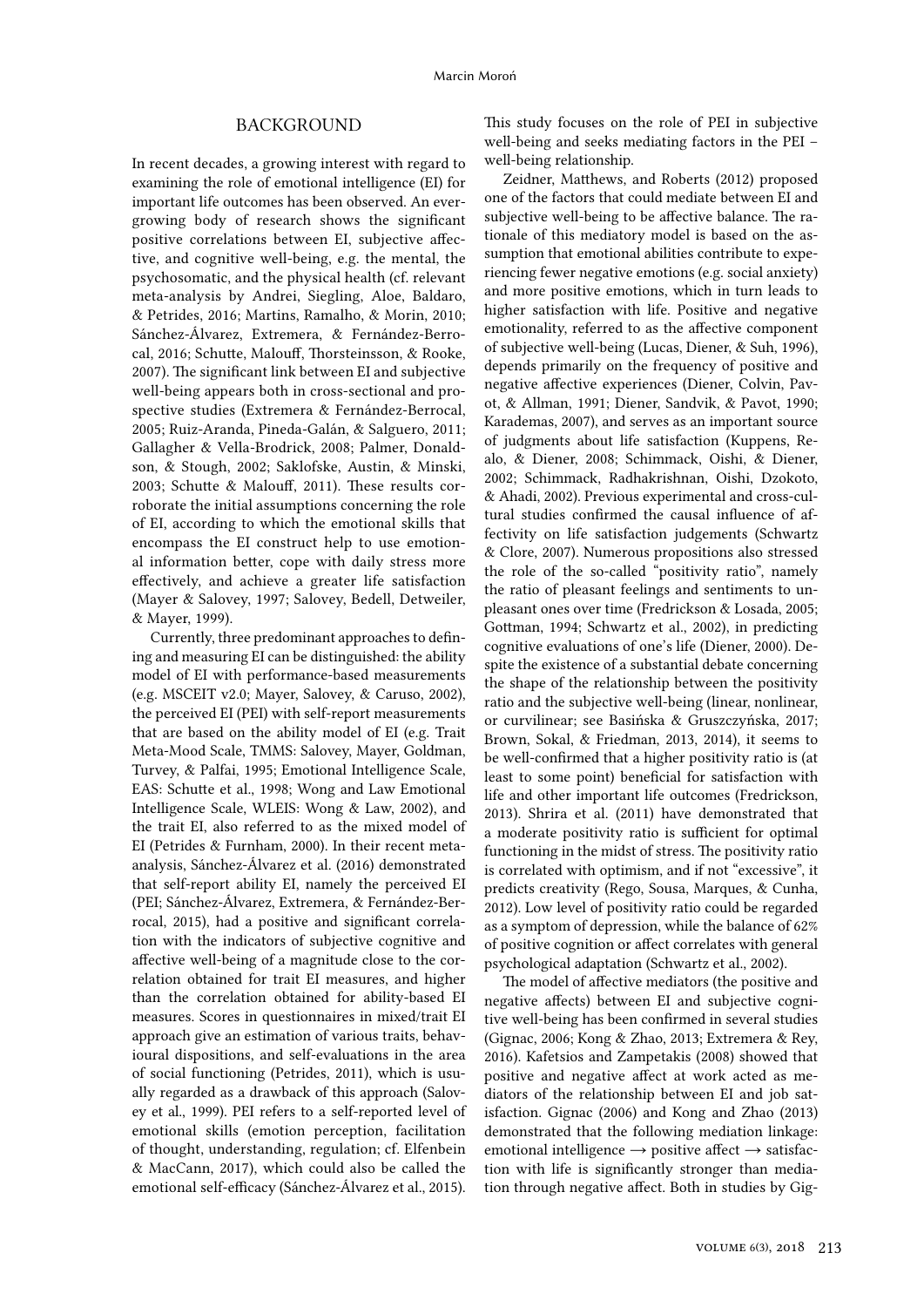nac (2006) and Kong and Zhao (2013), positive and negative emotions were treated independently. The abovementioned role of the positivity ratio (Diener, 2000; Fredrickson, 2013; Schwartz et al., 2002) could bring another perspective to the study of affective mediators between EI and well-being. One may propose that people high in EI could maintain a beneficial positivity ratio, which helps them feel satisfied with their lives. Some confirmation for these assumptions comes from a two-year longitudinal study by Sánchez-Álvarez et al. (2015), who demonstrated that attention to emotion, clarity of emotion, and repair (domains of TMMS, which is a measure of PEI; Salovey et al., 1995) predict negative and positive affect in one-year periods and, through mediation, significantly affect life satisfaction. Short-term designs of similar mediation models are lacking in literature.

## *The present study*

The present study focuses on two rationales. Its first aim was to examine the mediating role of positivity ratio in the relationship between perceived emotional intelligence (PEI) and life satisfaction. It was hypothesised that PEI will be positively correlated with positivity ratio, and that positivity ratio would be positively correlated with satisfaction with life, and that the indirect path between PEI and satisfaction with life via positivity ratio would be significant. The second goal was to investigate this mediation in a short-term longitudinal study (one week). It was hypothesised that PEI would be a significant predictor of the positivity ratio and satisfaction with life in both measurements (at the beginning and end of a week), and that in both measurements an indirect effect of PEI  $\rightarrow$  positivity ratio  $\rightarrow$  satisfaction with life would be significant. Additionally, more complex patterns of mediation will be examined using the multiple mediation model, controlling for stability of the positivity ratio and life satisfaction.

## *Study 1*

## *Participants and procedure*

The participants were 158 women and 158 men aged between 13 and 56 years (*M* = 22.68, *SD* = 4.93). The educational and material status of the participants was not directly controlled for, but secondary and higher education was predominant among the participants. For the purpose of enlargement of the number of participants and increasing the statistical power of the analysis<sup>1</sup> two methods were used to invite the participants: a face-to-face request and a request via e-mail. About 40% of the participants were contacted

tacted individually and completed a paper-and-pencil version of the questionnaires. There were no significant age-related differences between the participants who had completed the scales via Internet and in individual contact, *F*(3, 315) = 1.45, *p* = .228; similarly, there were no significant differences in: PEI,  $F(3, 315) = 0.12$ ;  $p = .948$ ; positivity ratio, *F*(3, 315) = 0.93;  $p = .426$ , and satisfaction with life, *F*(3, 315) = 0.02;  $p = .996$ . There was a significant difference in gender ratio. In the Internet subsample there were 102 women (80.32%), while in the paper-and-pencil subsample there were 56 women (29.63%),  $\chi^2$  (1) = 78.06,  $p < .001$ ,  $\varphi = .50$ . This difference was addressed in a subsequent analysis by controlling for gender. The accepted methodology of inviting participants resulted in a diversified sample with a relatively broad age span. According to the large-scale study by Baird, Lucas, and Donnellan (2010), life satisfaction does not decline over much of adulthood, and a steep decline in life satisfaction appears among those older than 70 years (Baird et al., 2010). Charles, Reynolds, and Gatz (2001) showed that for positive affect, the younger and middle-aged adults showed marked stability, but the older group (over 60-year-olds) showed a small decrease over time. The negative affect decreased with age, although the rate was attenuated among the oldest adults (over 60 years of age). Concurrently, Diehl, Hay, and Berg (2011) showed a decrease in the negative affect and an increase in the positive affect between young adults (about 26 years old), middle-aged adults (about 52 years old), and older adults (about 71 years old), where the oldest group possessed the highest positivity ratio. The studies on the German population examined the frequency of discrete emotion in life-span. The frequency of anger increases during young adulthood, then drops to the level of the early 20s, and then shows a decrease in over 50s. The frequency of sadness remains stable over most of adulthood. Also, there was a steady decrease in happiness across age groups, but a within-person decline in happiness was only evident in old age (Kunzmann, Richter, & Schmukle, 2013). Based on these results, age was also chosen to be entered as covariate to analyses for both the dependent and mediator variables.

via Internet ( $n = 127$ ), and the remaining part was con-

## *Measures*

*The self-rated emotional intelligence scale*, SREIS (Brackett, Rivers, Shiffman, Lerner, & Salovey, 2006; Author's translation), consisting of four subscales, represents the emotional abilities mentioned in the ability model of emotional intelligence (Mayer, Roberts, & Bersade, 2008). The perceiving emotion subscale consists of four items (e.g. "I am aware of the nonverbal messages other people send"), the Use of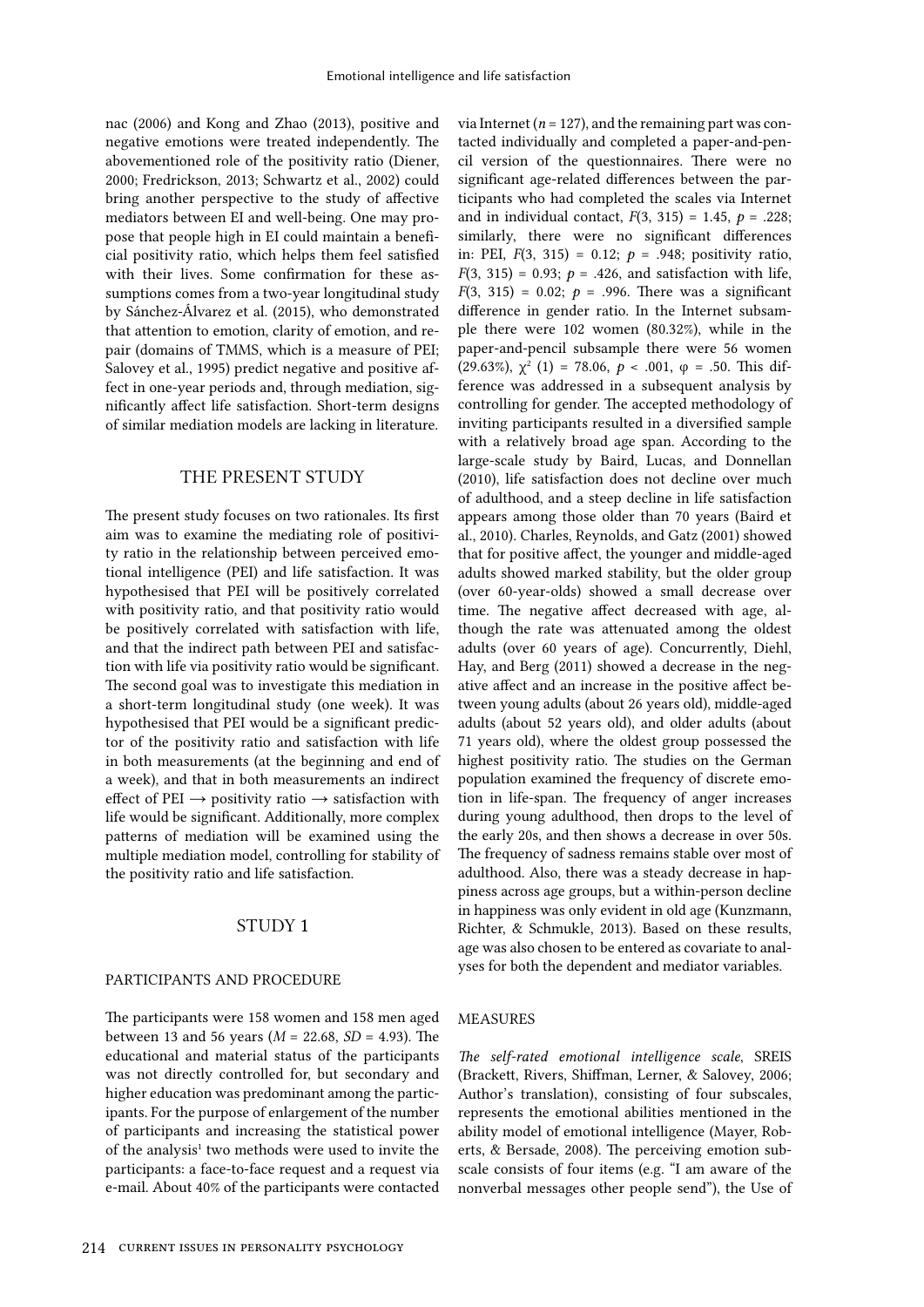emotion subscale – of three items (e.g. "When making decisions, I listen to my feelings to see if the decision feels right"), the Understanding emotion subscale, comprising four items (e.g. "I have a rich vocabulary to describe my emotions"), and the Managing emotion subscale, split into a scale that refers to oneself (four items; e.g. "I can handle stressful situations without getting too nervous") and one that refers to managing others' emotions (three items; e.g. "I know the strategies to make or improve other people's moods"). Translation was made with reference to the ability approach to emotional intelligence (Meyer et al., 2008) and to other Polish measurements of PEI (e.g. INTE; Jaworowska & Matczak, 2001). The items were rated on a five-point Likert-type scale from 1 = *very inaccurate* to 5 = *very accurate*. Following the approach of Brackett et al., the general score was used. In the present study, the reliability of SREIS general score was  $\alpha$  = .78.

*Positive affect and negative affect* in participants were assessed with a version of the Positive Affect and Negative Affect Scale (PANAS; Kuppens et al., 2008; Author's translation). The scale, consisting of a 14-word list, comprises eight negative affect labels (i.e. sadness, anger, guilt, shame, worry, stress) and six positive affect labels (i.e. pleasure, happiness, pride, gratitude, love). Items were translated with reference to other Polish scales measuring affective responding (Brzozowski, 2010; Wojciszke & Baryła, 2005) and to ensure comprehensibility. Participants were instructed to indicate the extent to which they generally experience each affect using a seven-point Likert-type scale from 1 = *very slightly or not at all* to 7 = *very much*. Similarly to the abovementioned measures, an individual score was an average of results per subscale. In this study, Cronbach's  $\alpha$  for negative affect was as follows:  $\alpha$  = .87, and for positive affect it was:  $\alpha$  = .77. The positivity ratio was computed by dividing the score for positive affect by the score for negative affect (cf. Fredrickson, 2013).

*The satisfaction with life scale*, SWLS (Diener, Emmons, Larsen, & Griffin, 1985; Polish adaptation: Juczyński, 2001). The scale consists of five items (e.g. "I am satisfied with my life; in most ways my life is close to my ideal"). Each item is rated on a seven-point Likert type scale ranging from 1 = *strongly* 

*disagree* to 7 = *strongly agree*. In the present study average for items were used. The internal consistency of SWLS amounted to  $\alpha$  = .84.

## *Results*

Descriptive statistics for perceived emotional intelligence, positivity ratio and satisfaction with life are presented in Table 1.

The participants rated the positive affect significantly higher,  $M = 4.81$ ,  $SD = 1.00$ , than the negative affect, *M* = 3.51, *SD* = 1.21, *t*(315) = –14.58, *p* < .001,  $d = .91$ . The positivity ratio ranged from 0.43 to 5.33.

The regression analysis with bootstrap procedures for estimation of indirect effects implemented in PROCESS macro (Hayes, 2013) was carried out. The positivity ratio was tested as a mediator variable, while age and gender were controlled for. The bias-corrected confidence interval estimation method and 10,000 bootstrapping samples were used. The total regression model was significant, adj.  $R^2 = .24$ , *F*(4, 311) = 24.53, *p* < .001. The direct effect of PEI on satisfaction with life was significant,  $b = .34$ ,  $SE = .15$ , *t* = 2.31, *p* = .022, β = .12. Positive ratio was a significant predictor of satisfaction with life,  $b = .80$ , *SE* = .10, *t* = 8.35, *p* < .001, β = .44<sup>2</sup>. Gender was also a significant predictor of satisfaction with life, *b* = .34, *SE* = .13, *t* = 2.61, *p* = .010, β = .13. The indirect effect of PEI  $\rightarrow$  positivity ratio  $\rightarrow$  satisfaction with life was significant, *b* = .38, *SE* = .08, 95% CI = [.23; .56] and is presented in Figure 1A.

### *Discussion*

The aim of the study was to investigate the mediating role of the positive ratio in the relationship between perceived emotional intelligence and satisfaction with life. As was predicted, perceived emotional intelligence was positively correlated both with positive ratio and with satisfaction with life, which is in line with the results of numerous studies (Andrei et al., 2016; Gignac, 2006; Kong & Zhao, 2013; Sánchez-Álvarez et al., 2016). People who are confident about their emotional abilities may be aware of a necessity to bal-

Table 1

*Means, standard deviations and correlations between PEI, positivity ratio, and satisfaction with life*

|                        | M    | SD.  | PEI | Positivity<br>ratio | Satisfaction<br>with life | Gender  | Age    |
|------------------------|------|------|-----|---------------------|---------------------------|---------|--------|
| PEI                    | 3.40 | 0.46 |     | $.29***$            | $.26***$                  | .03     | .08    |
| Positivity ratio       | 1.57 | 0.72 |     |                     | $.46***$                  | $-.13*$ | $-.01$ |
| Satisfaction with life | 4.00 | 1.32 |     |                     |                           | .08     | .02    |

*Note*. PEI – perceived emotional intelligence. Gender is coded: 0 = men, 1 = women. Positivity ratio = positive affect/negative affect. \**p* < .05, \*\*\**p* < .001 (two-tailed)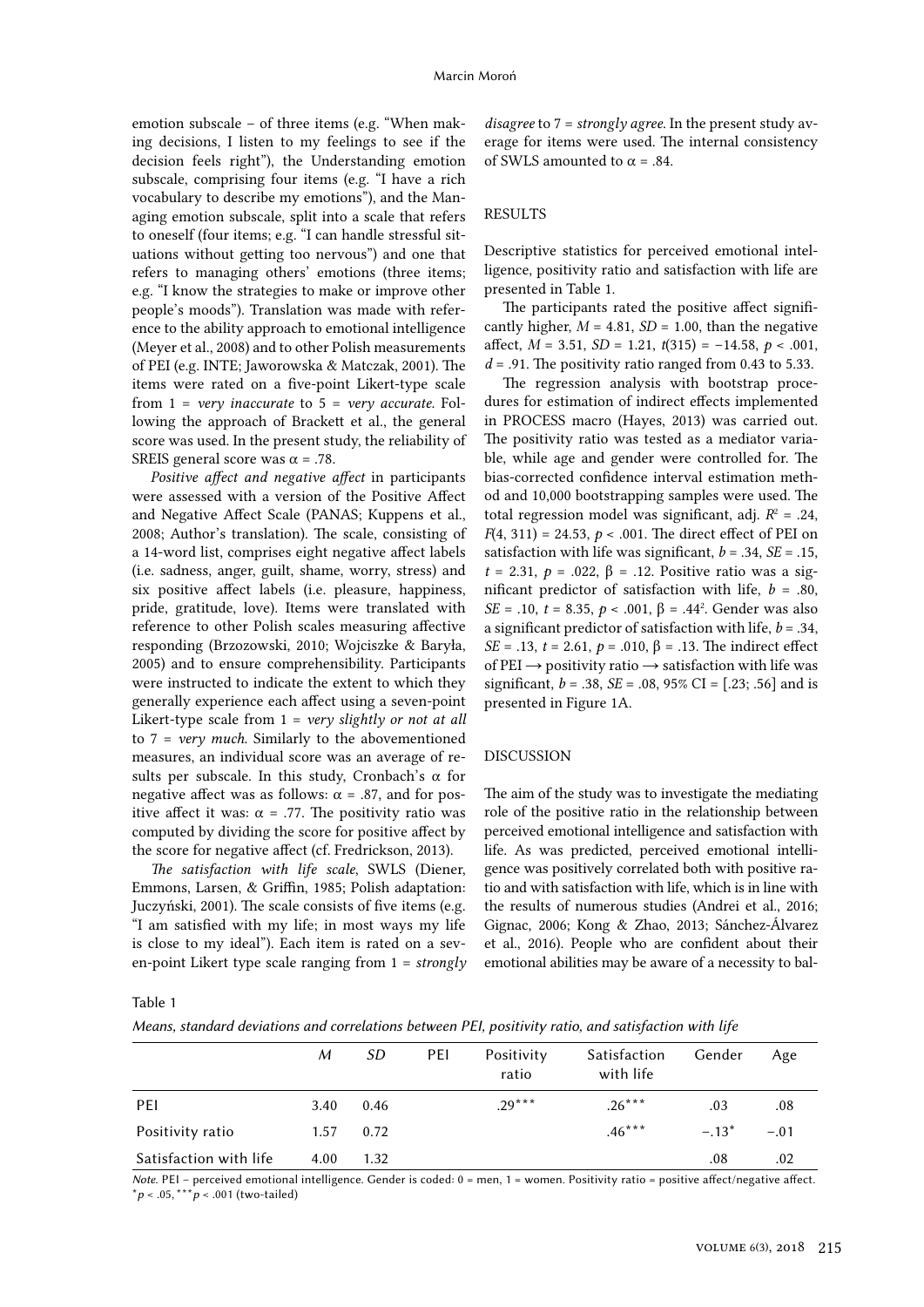

*Note*. Paths values represent standardised regression coefficients. The coefficient in parentheses denotes a direct effect of EI on satisfaction with life when the positivity ratio and other mediators are not entered in the regression model. In panel B, the grey and dotted paths represent insignificant regression coefficients. Results are controlled for age and gender. \**p* < .05, \*\**p* < .01, \*\*\**p* < .001

*Figure 1*. The mediating effects of positive ratio on perceived emotional intelligence (El) and satisfaction with life relationship (SWL) in Study 1 (A) and Study 2 (B).

ance affective experiences and may also implement effective strategies to regulate their mood (cf. Szczygieł & Mikolajczak, 2017). Individuals with high emotional intelligence may also develop a high social competence (Szczygieł & Weber, 2017), which could help them maintain a beneficial balance of relationships with others (Lee, Watson, & Dams-O'Connor, 2017). Additionally, the beneficial role of positive ratio for cognitive well-being was also confirmed (cf. Fredrickson, 2013; Fredrickson & Losada, 2005; Rego et al., 2012; Shrira et al., 2011). Although the hypothesis about the mediating role of positive ratio was confirmed, the mediation could not be regarded as full. After entering positivity ratio into the regression model, PEI remained a significant predictor of satisfaction with life. According to the propositions of Zeidner et al. (2012), one may suggest that, beyond affective factors, other processes may mediate between PEI and life satisfaction. The coping process (MacCann, Fogarty, Zeidner, & Roberts, 2011; Zeidner, Matthews, & Roberts, 2006) and social support (Zeidner & Matthews, 2016) could be seen as reasonable candidates.

#### *Study 2*

#### *Participants and procedure*

The participants were 100 undergraduate students (71% women) aged between 18 and 23 years  $(M = 19.56, SD = 1.10)$ . From the perspective of the goal of Study 2, a focus was placed on the convenience sampling to ensure a high rate of participation in the second wave of measurement. For this reason, a sample of university undergraduates was invited to this study. A limitation of this procedure is that participants in Study 2 are on average younger compared to the participants of Study 1, but also constitute a more homogenetic group. The participants were contacted during classes and completed both measurements at the beginning of the classes in an interval of one week. The rationale of the selection of the week interval between measurements was twofold. First, Cornélissen et al. (2005) demonstrated circaseptan (weekly) rhythmicity in positive (lower pos-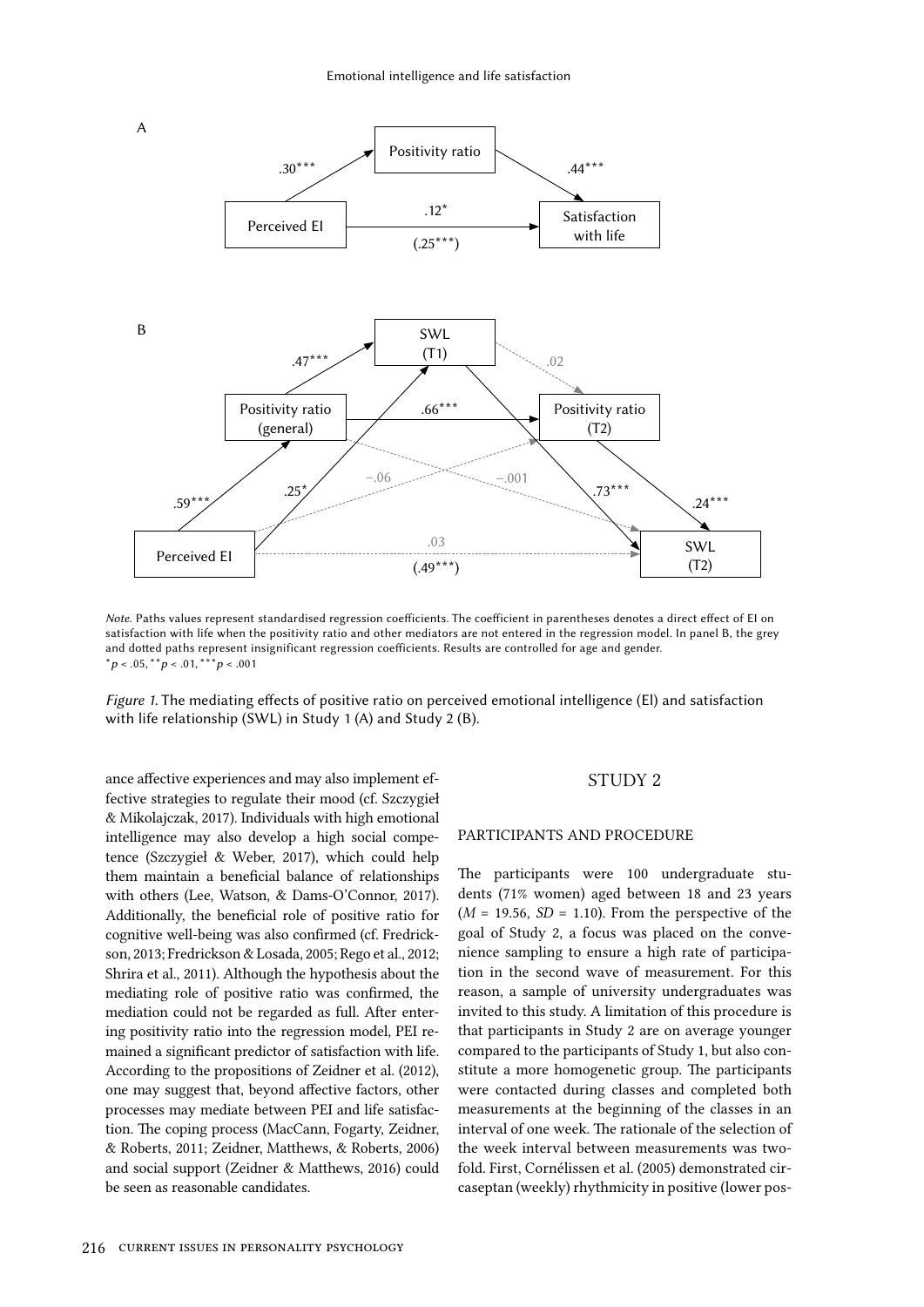| ,,<br>я | ŧ |  |
|---------|---|--|
|---------|---|--|

|                                | M    | <b>SD</b> | PEI | PR<br>(general) | PR (T2)  | SWL(T1)  | SWL (T2) | Gender | Age             |
|--------------------------------|------|-----------|-----|-----------------|----------|----------|----------|--------|-----------------|
| PEI                            | 3.47 | 0.41      |     | $.59***$        | $.35***$ | $.52***$ | $.49***$ | .02    | $-.01$          |
| Positivity<br>ratio (T1)       | 1.51 | 0.76      |     |                 | $.64***$ | $.61***$ | $.61***$ | .03    | .08             |
| Positivity<br>ratio (T2)       | 1.59 | 1.11      |     |                 |          | $.40***$ | $.53***$ | $-.11$ | $.17^{\dagger}$ |
| Satisfaction<br>with life (T1) | 4.04 | 1.29      |     |                 |          |          | $.83***$ | .06    | $-.02$          |
| Satisfaction<br>with life (T2) | 4.25 | 1.28      |     |                 |          |          |          | .05    | .07             |

*Means, standard deviations, and correlations between PEI, positivity ratio (general and in the past week), and satisfaction with life (general and in the past week)*

*Note*. PEI – perceived emotional intelligence, PR – positivity ratio, SWL – satisfaction with life, T1, T2 – first and second measurement. Gender is coded:  $0 =$  men,  $1 =$  women. Positivity ratio = positive affect/negative affect.

\*\*\**p* < .001 (two-tailed), † *p* < .10

itive affect at the beginning of the week, and higher on Thursday and Friday) and negative affect (highest negative affect from Monday to Wednesday), and showed that at least for negative affect this rhythmicity was more important than the circadian (daily) rhythm. Second, following Baker, Thomas, Thomas, and Owens (2007), the selection of a week period was aimed at minimising recall errors and the likelihood of responses being based on an individual's generalised beliefs about their affect (as it was intended in the first measurement), and it increases the possibility of detection of more subtle changes in affect over time, which could be more problematic when taking longer periods, like years (cf. Sánchez-Álvarez et al., 2016).

## *Measures*

*The self-rated emotional intelligence scale*, SREIS (Brackett et al., 2006) was used as in Study 1. The reliability of SREIS in this study was,  $\alpha$  = .72.

*The Polish adaptation of PANAS* (Positive and Negative Affect Schedule), SUPIN (Brzozowski, 2010). A version for measuring current emotional states was used, which consisted of 20 affect labels of positive (e.g. active, brisk, enthusiastic; in Polish: aktywny, żwawy, zapalony) and negative states (e.g. guilty, nervous, worried; in Polish: winny, nerwowy, zmartwiony). In the first measurement instruction, the participants were asked to indicate in their answers how they felt in general, and in the second measurement they were asked to refer only to their feelings of the past week. The participants rated each item on a seven-point Likert-type scale ranging from 1 = *not at all or slightly* to 7 = *strongly*, referring to each affective state. In the present study the following reliabilities were obtained: for general positive affect,  $\alpha$  = .88; for general negative affect,  $\alpha$  = .89; for Time 2 positive affect,  $\alpha$  = .94; and for the Time 2 negative affect,  $\alpha$  = .89.

*The satisfaction with life scale*, SWLS (Diener et al., 1985; Polish adaptation: Juczyński, 2001). The participants were twice asked to rate the items in terms of how they felt about them at that very moment. In the present study, the reliability of the first measurement was,  $\alpha$  = .84., and  $\alpha$  = .86 in the second one.

### *Results*

Descriptive statistics for perceived emotional intelligence, positivity ratios, and satisfaction with life are presented in Table 2.

The participants rated the general positive affect significantly higher,  $M = 4.26$ ,  $SD = 1.01$ , than the general negative affect,  $M = 3.32$ ,  $SD = 1.17$ ,  $t(99) = 5.06, p < .001, d = .55$ . The general positivity ratio ranged from 0.32 to 3.78. The participants rated the positive affect in the past week significantly higher,  $M = 3.97$ ,  $SD = 1.37$ , than the past week negative affect, *M* = 3.24, *SD* = 1.36, *t*(99) = 3.08, *p* = .003, *d* = .29. The past week positivity ratio ranged from 0.16 to 5.18. In comparison with general evaluations, the participants rated their weekly positive affect lower,  $t(99) = 2.87$ ,  $p = .005$ .

The regression analysis with bootstrap procedures implemented in the PROCESS macro was carried out to estimate indirect effects (Hayes, 2013). Model 6 with three mediators was used, where general positivity ratio was the first mediator, satisfaction with life (Time 1) was the second mediator, and positivity ratio (Time 2) was the third one, while satisfaction with life in the past week (Time 2) was the dependent variable. Age and gender were controlled for.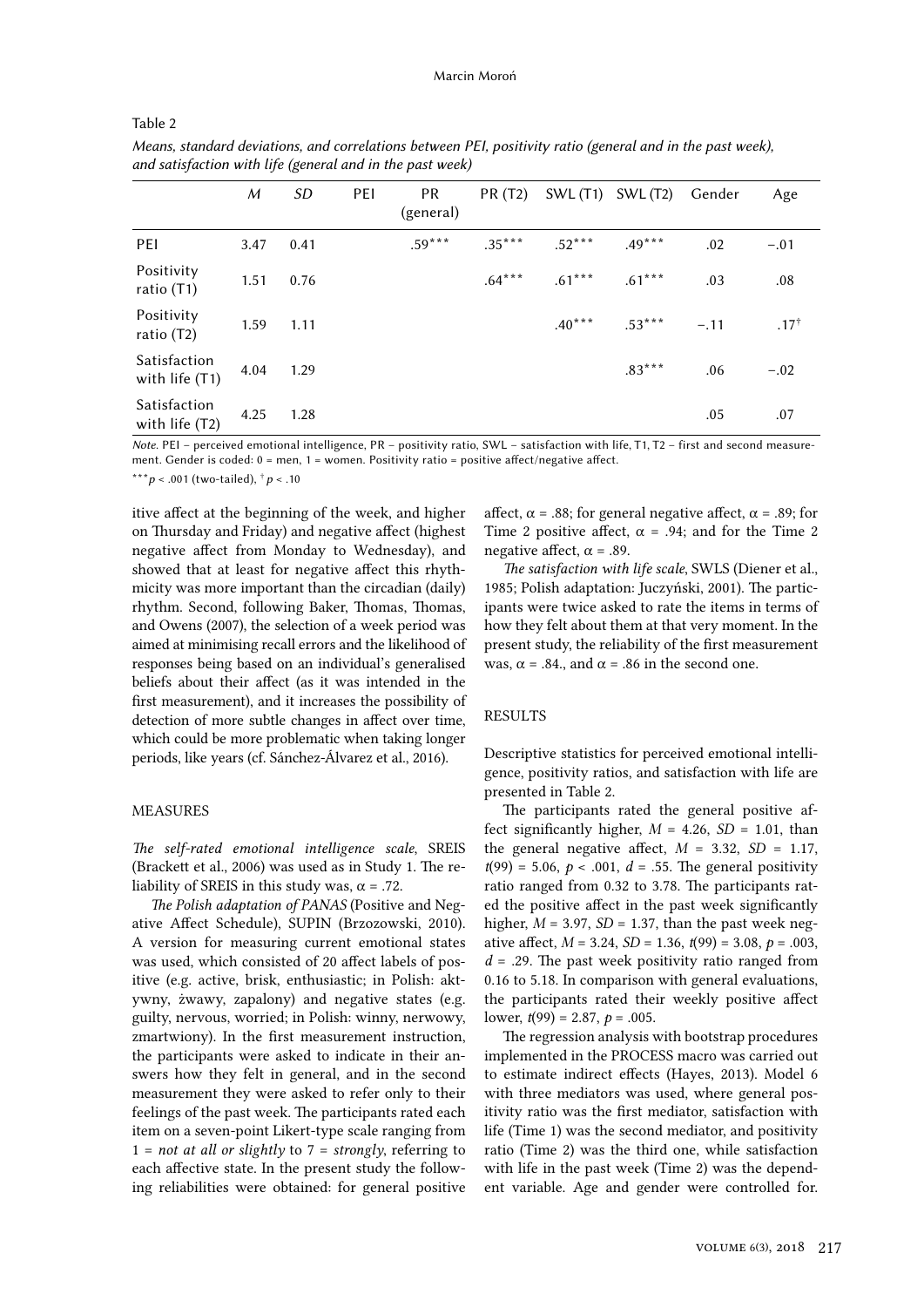The bias corrected confidence interval estimation method and 10,000 bootstrapping samples were used.

Satisfaction with life (Time 1) was predicted in 42% by PEI and general positivity ratio, when controlled for age and gender. When general positivity ratio was entered into the regression model, the path coefficient between PEI and satisfaction with life (Time 1) dropped from *b* = 1.63, *SE* = .27, *t* = 5.97,  $p < .001$ ,  $\beta = .52$  to  $b = 0.76$ ,  $SE = .31$ ,  $t = 2.49$ ,  $p = .014$ ,  $β = .24$ , and the indirect effect of PEI  $\rightarrow$  general positivity ratio  $\rightarrow$  satisfaction with life (Time 1) was significant, *b* = 0.87, SE = .22, 95% CI = [0.49; 1.36]. Positivity ratio (Time 2) was explained in 41% by PEI, general positivity ratio, and satisfaction with life (Time 1). When general positivity ratio and satisfaction with life (Time 1) were entered into the model, the path coefficient between PEI and positivity ratio (Time 2) dropped from *b* = 0.94, *SE* = .25, *t* = 3.71, *p* < .001, β = .35 to non-significant, *b* = –0.14, *SE* = .27,  $t = -0.53$ ,  $p = .597$ ,  $\beta = -.05$ , and the indirect effects of PEI  $\rightarrow$  positivity ratio (Time 1)  $\rightarrow$  positivity ratio (Time 2) were significant, *b* = 1.03, *SE* = .26, 95%  $CI = [0.59; 1.64]$ , whereas the indirect effect of PEI  $\rightarrow$  satisfaction with life (Time 1)  $\rightarrow$  positivity ratio (Time 2) was non-significant,  $b = 0.05$ ,  $SE = .13$ ,  $95\%$  $CI = [-.20; .33].$ 

The total regression model for satisfaction with life (Time 2) was significant, adj. *R*<sup>2</sup> = .73, *F*(6, 93) = 46.23, *p* < .001. The direct effect of PEI on satisfaction with life (Time 2) was non-significant, *b* = 0.10, *SE* = .21, *t* = 0.50, *p* = .618,  $\beta$  = .03. Positive ratio (Time 2) was a significant predictor of satisfaction with life (Time 2),  $b = 0.27$ ,  $SE = .08$ ,  $t = 3.40$ ,  $p < .001$ ,  $\beta = .24$ , and the strongest predictor was satisfaction with life (Time 1),  $b = 0.72$ ,  $SE = .07$ ,  $t = 10.69$ ,  $p < .001$ ,  $\beta = .73$ . Three indirect effects appeared to be significant, namely: (a) PEI  $\rightarrow$  satisfaction with life (Time 1)  $\rightarrow$ satisfaction with life (Time 2),  $b = 0.55$ ,  $SE = .26$ ,  $95\%$ CI =  $[0.06; 1.08]$ , (b) PEI  $\rightarrow$  general positivity ratio  $\rightarrow$ satisfaction with life (Time 1)  $\rightarrow$  satisfaction with life (Time 2), *b* = 0.63, *SE* = .18, 95% CI = [0.33; 1.07], and (c) PEI  $\rightarrow$  general positivity ratio  $\rightarrow$  positivity ratio (Time 2)  $\rightarrow$  satisfaction with life (Time 2),  $b = 0.28$ ,  $SE = .10, 95\% \text{ CI} = [0.13; 0.54]^3$ . The indirect effect of  $PEI \rightarrow$  general positivity ratio  $\rightarrow$  satisfaction with life (Time 1)  $\rightarrow$  satisfaction with life (Time 2) was also significantly stronger than the indirect effect of PEI  $\rightarrow$  general positivity ratio  $\rightarrow$  positivity ratio (Time 2)  $\rightarrow$  satisfaction with life (Time 2),  $b = 0.35$ , *SE* = .19, 95% CI = [0.02; 0.76]. Standardised beta coefficients for the final model are presented in Figure 1B.

## *Discussion*

The second study again confirmed the significance of the positive relationships between perceived emotional intelligence and the positivity ratio, as well as

between positivity ratio and satisfaction with life. Similarly to the results of the two-year study by Sánchez-Álvarez et al. (2016), it was demonstrated that emotional intelligence is predictive for estimations of satisfaction with life also in a short, weekly interval. A closer examination of the obtained results showed that the relationships between PEI and satisfaction with life are mediated by positive ratios, both general and in a weekly interval, but also by a primary evaluation of satisfaction with life. One should note that a substantial amount of statistical significance of the indirect effect concerning general positive ratio and primary satisfaction with life as mediators is due to the stability of subjective affective and cognitive well-being between the first and the second measurement. Lucas and Donnellan (2007) on a national level showed that up to 38% of the variance in stability of satisfaction with life is trait variance, which does not change over time, but about 34% of the variance can be accounted for by the autoregressive trait, which is only moderately stable over time. Schimmack and Oishi (2005) demonstrated that life satisfaction judgments are more heavily based on chronically accessible rather than temporarily accessible information. The mentioned results aroused some possible explanations of the obtained significance of indirect effects with a role of stability in positive ratios and satisfaction with life. Firstly, perceived emotional intelligence could be correlated with other trait-like predictors of situational judgements of life satisfaction or affective well-being. One potential factor here could be attachment. Kafetsios (2004) demonstrated that the quality of attachment is predictive for emotional abilities, and Guarnieri, Smorti, and Tani (2014) showed that attachment with parents, but mainly with one's romantic partner, is a positive predictor of satisfaction with life. Given that emotional intelligence plays an important role in navigating in romantic relationships (Zeidner & Kloda, 2013), it could be seen that some third-party variables may simultaneously facilitate the development of emotional abilities and create beneficial personality contexts for their application in social relationships. Secondly, perceived emotional intelligence could facilitate or even encompass some chronically accessible beneficial cognitive models of self or/and others, which helps to obtain positive reinforcements from relations with other people. Some possible factors here may include self-esteem (Cheung, Cheung, & Hue, 2015) or meaning in life (Pereira-Teques, Bueno Carrera, Pais-Ribeiro, Teques, & Ramón, 2016; Steger & Kashdan, 2007). Thirdly, it is also possible that people with high perceived emotional intelligence are highly aware of the display rules in emotion expression (e.g. preference for consistency; Guadagno & Cialdini, 2010), and hold their public displays of self-evaluations constant, which produces some kinds of artefacts in studies of a similar design to the ones used here.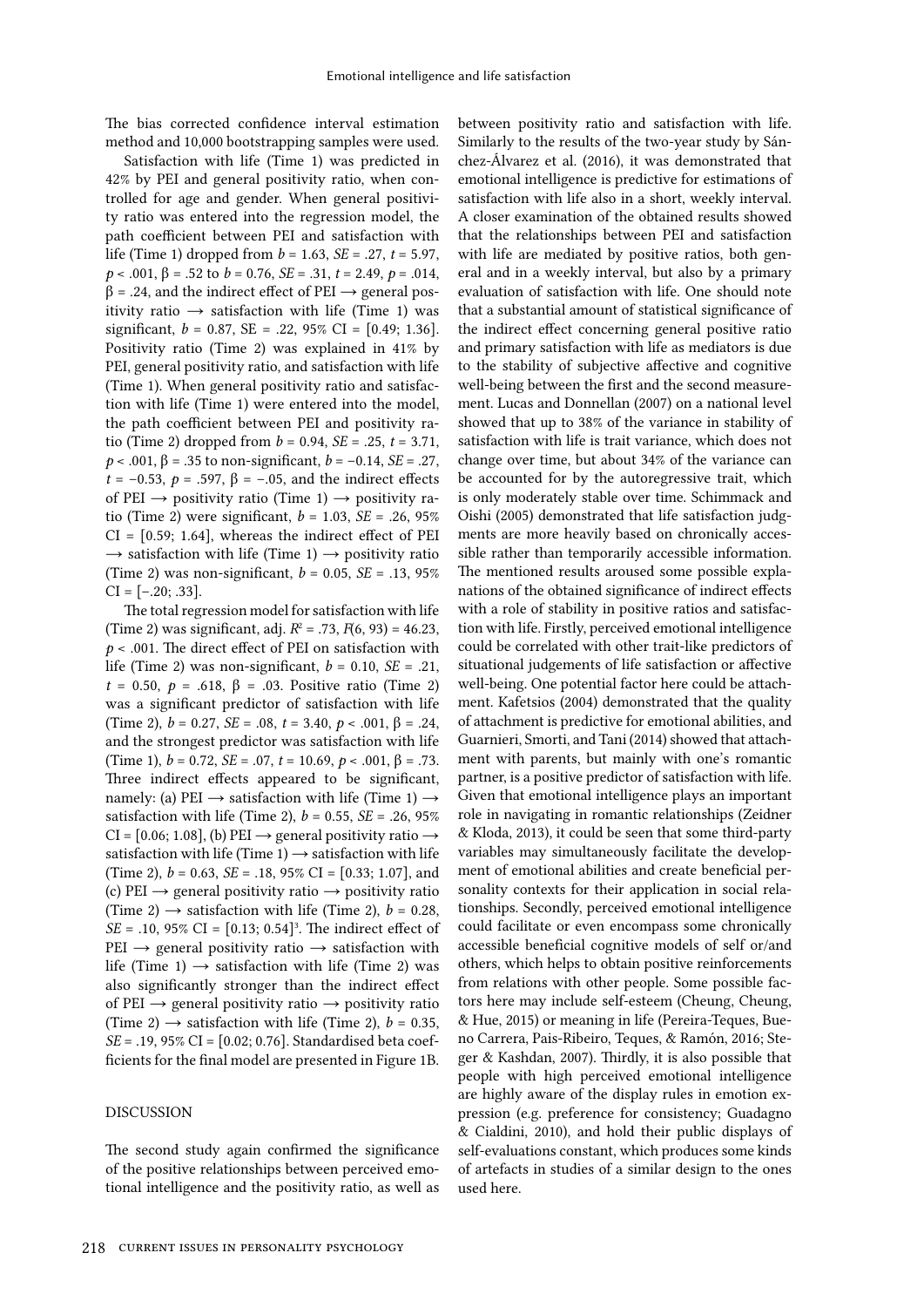## *General discussion*

The aim of these studies was to examine the role of positivity ratio in the relationship between perceived emotional intelligence and satisfaction with life. According to predictions, people with high perceived emotional intelligence also have higher positivity ratios as well as a higher life satisfaction. In both cross-sectional and short longitudinal designs, positivity ratios appeared to mediate between perceived emotional intelligence and satisfaction with life. The obtained results are in line with previous studies concerning the affective mediators between emotional intelligence and subjective well-being (Extremera & Rey, 2016; Gignac, 2006; Kong & Zhoa, 2013). In these studies, both trait emotional intelligence and ability emotional intelligence appeared to promote positive affect and decrease negative affect, which could be also visible through a higher positive ratio. According to Szczygieł and Mikolajczak (2017), emotional strategies of savouring and dampening might be utilised to keep the balance of positive to negative affect high and constant (cf. also Peña-Sarrionandia, Mikolajczak, & Gross, 2015). Such an elevated affective balance, regardless of its proportion (e.g. 3 : 1; Fredrickson & Losada, 2005; cf. the criticisms of Brown et al., 2013, 2014; 5 : 1; Gottman, 1994; or other approaches – cf. Schwartz et al., 2002), is indeed positively correlated with subjective cognitive well-being, and with life satisfaction, among others (Diener, Oishi, & Lucas, 2003).

The second study also proved that perceived emotional intelligence might predict a positive ratio in a particular time interval. These results are similar to those obtained by Sánchez-Álvarez et al. (2016), but differ in respect to the width of the interval. While Sánchez-Álvarez et al. measured life satisfaction in a one-year period, in the current study it was rated for a one-week interval. Obtaining a similarly positive result in such a short perspective might mean that perceived emotional intelligence is not only correlated with chronic self-evaluations, but also with situational assessments. Although the effect sizes of the relationships between perceived emotional intelligence and positivity ratio or life satisfaction are not very large, this short-term positive association could confirm that emotional intelligence does foster daily functioning in a "micro-process" scale. Apart from the abovementioned emotional regulation process, another prominent candidate for explaining the mechanism of emotional intelligence operation at this level could be coping process (MacCann et al., 2011). In future research, a strong focus should be placed on the analysis of mediation mechanisms between emotional intelligence and positive affect, in cross-sectional, longitudinal (e.g. diary studies), and in experimental designs.

Current studies and previous analyses of the role of positivity ratio for life satisfaction used a trait-like measurement of positive and negative affect (e.g. PANAS; Kuppens et al., 2008; Watson, Clark, & Tellegen, 1988). Hence, a genetic point of view toward affect may also shed some light on the results obtained in the present study, both in the correlational and SEM analyses. The two-factor theory of affect (Diener & Emmons, 1984; Emmons & Diener, 1985) posits that positive affect is more situational, while negative affect is more dispositional and probably genetically rooted. Recently, propositions of this theory were confirmed in a twin study by Zheng, Plomin, and von Stuum (2016). It was demonstrated that the intra-individual mean of negative affect across 40 days was substantially heritable (.49), while the intra-individual mean of positive affect across forty days was not substantially heritable (.18) but undergoes significant shared environment influences (.42). Intra individual variability of both negative (.50) and positive affect (.30) was significantly heritable. Given that positivity ratio combines two independent affective dimensions, which may arise in different ways (Diener & Emmons, 1984), the consequently recognised preponderance of mediatory path between the perceived emotional intelligence and satisfaction with life through positive affect compared to the path, where negative affect is a mediating variable (e.g. Kong & Zhao, 2013), may have resulted from a different operation of emotional intelligence on these two dimensions of affect. From this perspective, PEI may participate in optimisation of situational possibilities to feel positive emotion, whereas, for negative affect, PEI participates in a process of reducing vulnerability to aversive situations. A similar approach was proposed in exposure/reactivity processes of approach and avoidance motivation, where the approach motivation operates via increasing exposure to positive emotion-eliciting situations, and where avoidance motivation operates via increasing the reactivity to aversive situations (Bolger & Schilling, 1991; Gable, 2006). Partial evidence for the line of reasoning that combines PEI and exposure/reactivity hypothesis comes from Athota and O'Connor's (2014) study. They demonstrated that perceived managing of ones own and others' emotional ability (a component of PEI) was inversely related with harm avoidance, which is saturated by avoiding motivation. More comprehensive confirmation comes from the recent study by Bacon and Corr (2017). The perceived emotional intelligence correlated positively with behavioural approach (components of drive and goal-drive persistence), but negatively with behavioural inhibition. According to this point of view, the mediating role of the positivity ratio covers two separate processes: increasing exposure to positive affect-inducing situations and reducing a more dispositionally evocated vulnerability to aversive stimuli.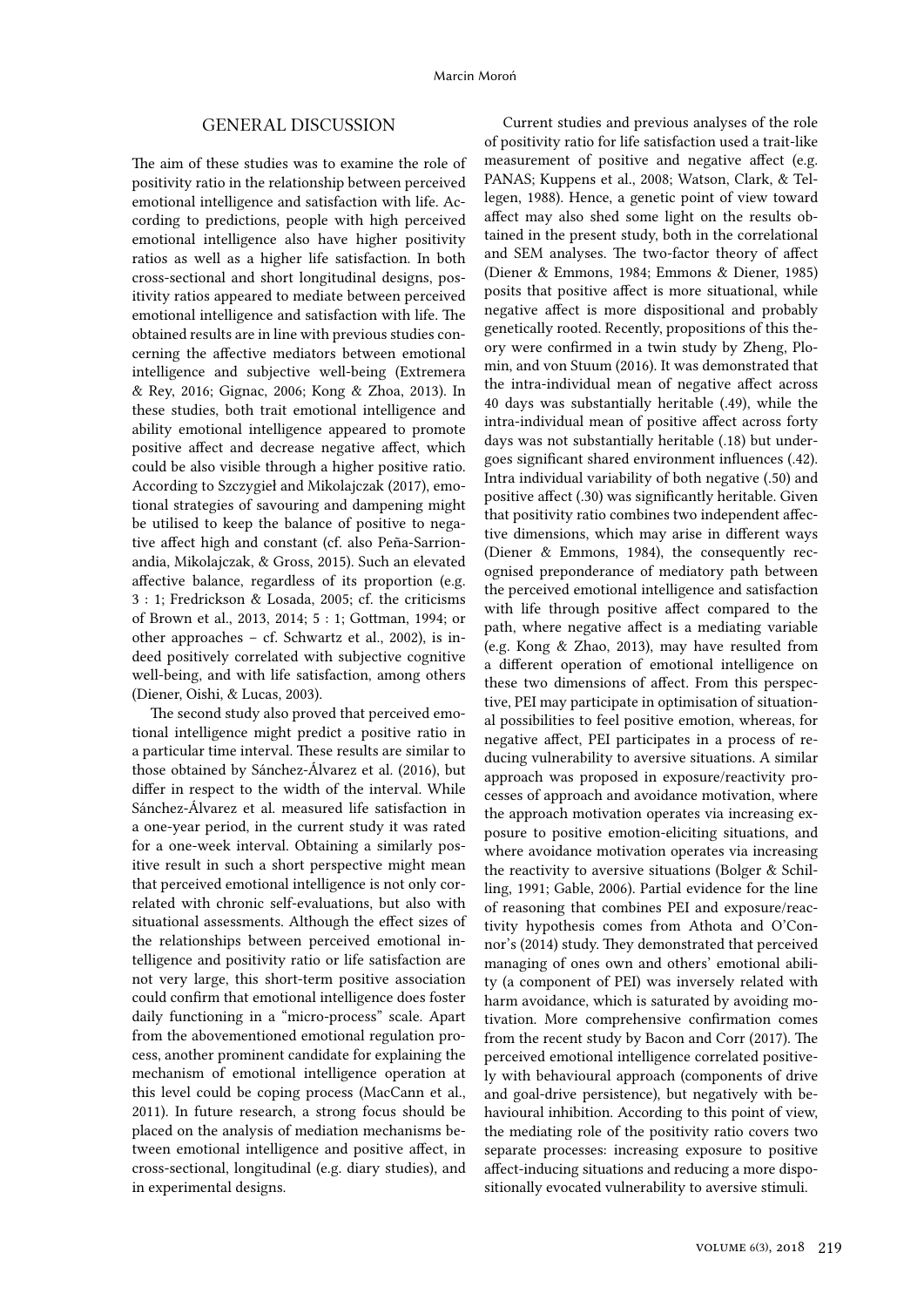Some limitations in the current study should be considered. The first of them is the lack of information about the educational and material status of the participants in Study 1. As the study of Kong and Zhao (2013) showed, the socio-demographical variables do play a role in predicting life satisfaction, but they do not change the direction and power of the relationship between emotional intelligence and life satisfaction. In future studies, a potential moderator role of socio-economical variables in the investigating of emotional intelligence – positivity ratio – life satisfaction should be addressed. Secondly, the study failed to explicitly control for some unexpected and unusual events of the week that was the subject of assessment. The participants were asked to write down on their papers if anything unusual had happened in their lives during the week, but none of them wrote anything down. It could have resulted from the lack of such events, but also from the participants' low awareness. In future studies, the participants should be introduced with a more detailed query about their previous week or other intervals. Thirdly, the samples in the studies were predominantly people in emerging adulthood and with secondary or higher education, which may have restricted the variance of both positivity ratio and life satisfaction (cf. del Mar Salinas-Jiménez, Artes, & Salinas-Jiménez, 2011). Fourthly, although based on the confirmation provided in the longitudinal study by Sánchez-Álvarez et al. (2016), the results obtained in the present study do not strongly support a causal path between emotional intelligence, positivity ratio, and satisfaction with life. In future research, carefully conducted experiments should give stronger evidence of causality in the considered relationship. Finally, the limitation of the studies was the difference in mean age of participants in both groups, and the wide age range of participants in Study 1. In the present analyses age and gender were controlled and appeared to be in a non-significant relationship with both mediating and dependent variables. Yet, according to age-related differences in positive and negative affect and satisfaction with life (Charles et al., 2001; Diehl et al., 2011; Kunzmann et al., 2013), in future research the developmental period should be examined as a moderator of relationships between PEI, affect, and satisfaction with life. However, the beneficial role of higher positive affect, and the higher positivity ratio for satisfaction with life and health, remain constantly important in later life (see Ong, Mroczek, & Riffin, 2011).

The study showed that individuals with high perceived emotional intelligence reported greater satisfaction with their lives, and obtained and maintain a higher positivity ratio (the ratio of positive to negative affect). The positivity ratio was also confirmed to have a mediatory effect between perceived emotional intelligence and satisfaction with life.

### *Endnotes*

- *1* Sample sizes have been also chosen for optimisation of statistical power on analyses. In the first study a power of 1.00 was achieved (with four predictors, and  $\alpha$  set to .001, and adj.  $R^2 = .24$ ), and in the second study the power was also 1.00 (with six predictors, and  $\alpha$  set to .001, and adj.  $R^2 = .73$ ).
- *2* According to the procedure used by Basińska and Gruszczyńska (2017), quadratic effects of positivity ratio were proved to be significant,  $\Delta R^2 = .05$ ,  $F(1, 310) = 20.21, p < .001, b = -.31, \beta = -.27, f^2 = .06,$ and the inflection point was also around 2.20. The scatterplot for this relationship is available from the author upon request. The quadratic effect of positivity ratio was also significantly predicted by PEI,  $b = .33$ , *SE* = .14,  $t = 2.28$ ,  $p = .023$ ,  $β = .13$ .
- *3* According to the procedure used by Basińska and Gruszczyńska (2017), quadratic effects of the general positivity ratio and the past week positivity ratio on the general SWLS and past week SWLS were proven to be non-significant in the present study,  $\Delta R^2 = .01$ ,  $F(1, 97) = 1.04$ ,  $p = .310$ ,  $b = -.08$ , and  $\Delta R^2 = .01$ ,  $F(1, 97) = 0.71$ ;  $p = .402$ ,  $b = -.05$ , respectively.

#### *References*

- Andrei, F., Siegling, A. B., Aloe, A. M., Baldaro, B., & Petrides, K. V. (2016). The incremental validity of the Trait Emotional Intelligence Questionnaire (TEIQue): A systematic review and meta-analysis. *Journal of Personality Assessment, 98*, 261–276.
- Athota, V. S., & O'Connor, P. J. (2014). How approach and avoidance constructs of personality and trait emotional intelligence predict core human values. *Learning and Individual Differences, 31*, 51–58.
- Bacon, A., & Corr, P. J. (2017). Motivating emotional intelligence: A Reinforcement Sensitivity Theory (RST) perspective. *Motivation and Emotion, 41*, 254–264.
- Baird, B. M., Lucas, R. E., & Donnellan, M. B. (2010). Life satisfaction across the lifespan: Findings from two nationally representative panel studies. *Social Indicators Studies, 99*, 183–203.
- Baker, R., Thomas, S., Thomas, P. W., & Owens, M. (2007). Development of an Emotional Processing Scale. *Journal of Psychosomatic Research, 62*, 167–178.
- Basińska, B. A., & Gruszczyńska, E. (2017). Positivity and job burnout in emergency personnel: examining linear and curvilinear relationship. *Polish Psychological Bulletin, 48*, 212–219.
- Bolger, N., & Schilling, E. A. (1991). Personality and the problems of everyday life: The role of Neuroticism in exposure and reactivity to daily stresors. *Journal of Personality, 59*, 355–386.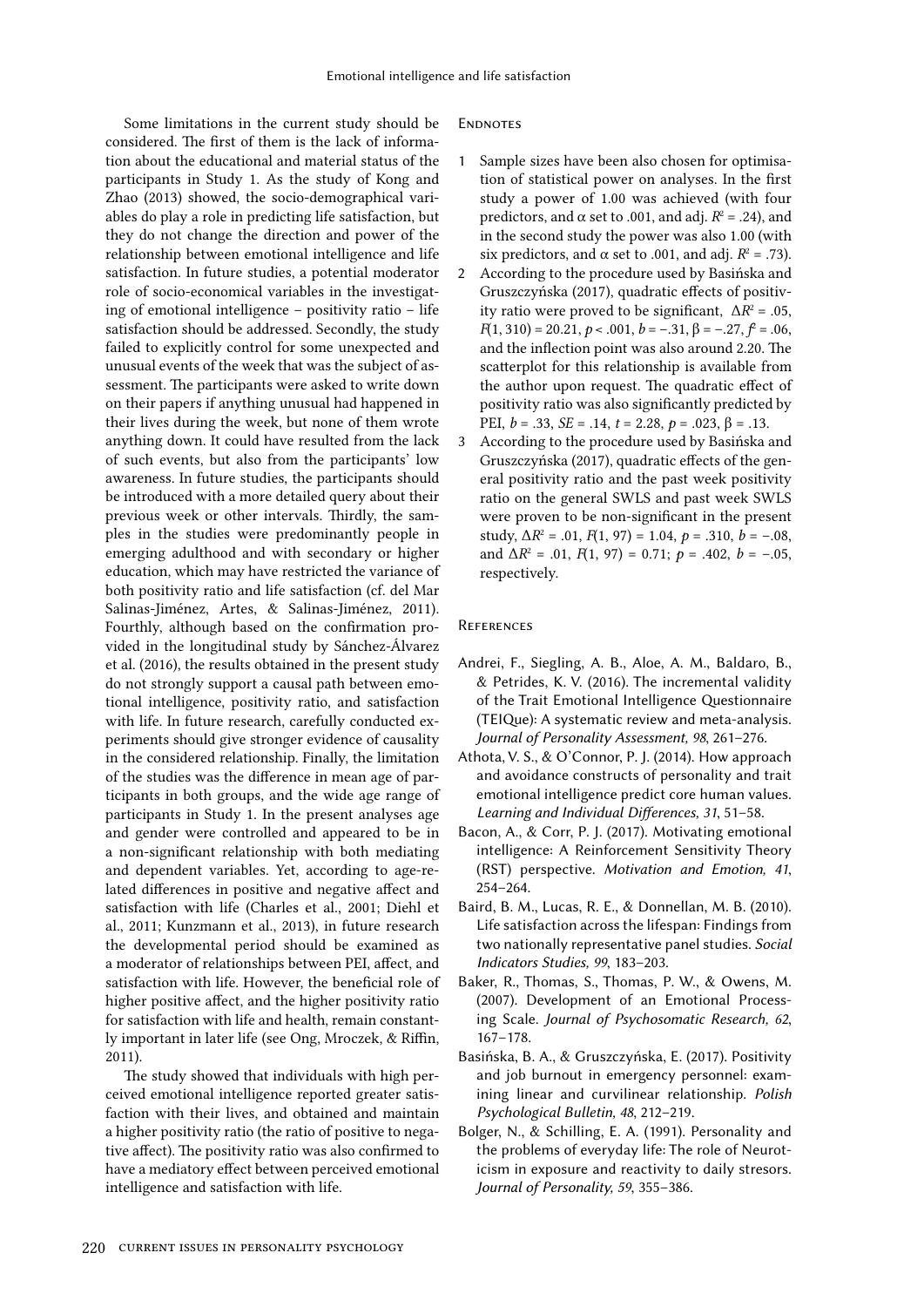- Brackett, M. A., Rivers, S. E., Shiffman, S., Lerner, N., & Salovey, P. (2006). Relating emotional abilities to social functioning: A comparison of self-report and performance measures of emotional intelligence. *Journal of Personality and Social Psychology, 91*, 780–795.
- Brown, N. J. L., Sokal, A. D., & Friedman, H. L. (2014). The persistence of wishful thinking. *American Psychologist, 69*, 629–632.
- Brown, N. J., Sokal, A. D., & Friedman, H. L. (2013). The complex dynamics of wishful thinking: The critical positivity ratio. *American Psychologist, 68*, 801–813.
- Brzozowski, P. (2010). *Skala uczuć pozytywnych i negatywnych (SUPIN): Polska adaptacja skali PANAS Dawida Watsona i Lee Anny Clark. Podręcznik* [SUPIN. Positive and negative affect schedule (PANAS)]. Warsaw: Pracownia Testów.
- Charles, S. T., Reynolds, C. A., & Gatz, M. (2001). Age-related differences and change in positive and negative affect over 23 years. *Journal of Personality and Social Psychology, 80*, 136–151.
- Cheung, Ch.-K., Cheung, H. Y., & Hue, M.-T. (2015). Emotional intelligence as a basis for self esteem in young adults. *The Journal of Psychology. Interdisciplinary and Applied, 149*, 63–84.
- Cornélissen, G., Watson, D., Mitsutake, G., Fišer, B., Siegelová, J., Dušek, J., Vohlídalová, I., Svaèinová, H., & Halberg, F. (2005). Mapping of circaseptan and circadian changes in mood. *Scripta Medica (BRNO), 78*, 89–98.
- del Mar Salinas-Jiménez, M., Artes, J., & Salinas-Jiménez, J. (2011). Education as a positional good: A life satisfaction approach. *Social Indicators Research, 103*, 409–426.
- Diehl, M., Hay, E. L., & Berg, K. M. (2011). The ratio between positive and negative affect and flourishing mental health across adulthood. *Aging and Mental Health, 15*, 882–893.
- Diener, E. (2000). Subjective well-being: The science of happiness and a proposal for a national index. *American Psychologist, 55*, 34–43.
- Diener, E., Colvin, C. R., Pavot, W. G., & Allman, A. (1991). The psychic costs of intense positive affect. *Journal of Personality and Social Psychology, 61*, 492–503.
- Diener, E., & Emmons, R. A. (1984). The independence of positive and negative affect. *Journal of Personality and Social Psychology, 47*, 1105–1117.
- Diener, E., Emmons, R. A., Larsen, R. J., & Griffin, S. (1985). The satisfaction with life scale. *Journal of Personality Assessment, 49*, 71–75.
- Diener, E., Oishi, S., & Lucas, R. E. (2003). Personality, culture, and subjective well-being: Emotional and cognitive evaluations of life. *Annual Review of Psychology, 54*, 403–425.
- Diener, E., Sandvik, E., & Pavot, W. G. (1990). Happiness is the frequency, not intensity, of positive

versus negative affect. In F. Strack, M. Argyle, & N. Schwarz (Eds.), *The social psychology of subjective well-being* (pp. 119–139). Elmsford, NY: Pergamon Press.

- Elfenbein, H. A., & MacCann, C. (2017). A closer look at ability emotional intelligence (EI): What are its component parts, and how do they relate to each other? *Social and Personality Psychology Compass, 11*, e12324.
- Emmons, R. A., & Diener, E. (1985). Personality correlates of subjective well-being. *Personality and Social Psychology Bulletin, 11*, 89–97.
- Extremera, N., & Fernández-Berrocal, P. (2005). Perceived emotional intelligence and life satisfaction: Predictive and incremental validity using the Trait Meta-Mood Scale. *Personality and Individual Differences, 39*, 937–948.
- Extremera, N., Ruiz-Aranda, D., Pineda-Galán, C., & Salguero, J. M. (2011). Emotional intelligence and its relation with hedonic and eudaimonic well-being: A prospective study. *Personality and Individual Differences, 51*, 11–16.
- Extremera, N., & Rey, L. (2016). Ability emotional intelligence and life satisfaction: Positive and negative affect as mediators. *Personality and Individual Differences, 102*, 98–101.
- Fredrickson, B. (2013). Updated thinking on positivity ratios. *American Psychologist, 68*, 814–822.
- Fredrickson, B. L., & Losada, M. F. (2005). Positive affect and the complex dynamics of human flourishing. *American Psychologist, 60*, 678–686.
- Gable, S. L. (2006). Approach and avoidance social motives and goals. *Journal of Personality, 74*, 175–222.
- Gallagher, E. N., & Vella-Brodrick, D. A. (2008). Social support and emotional intelligence as predictors of subjective well-being. *Personality and Individual Differences, 44*, 1551–1561.
- Gignac, G. E. (2006). Self-reported emotional intelligence and life satisfaction: Testing incremental predictive validity hypotheses via structural equation modeling (SEM) in a small sample. *Personality and Individual Differences, 40*, 1569–1577.
- Gottman, J. M. (1994). *What predicts divorce? The relationship between marital processes and marital outcomes*. New York, NY: Erlbaum.
- Guadagno, R. E., & Cialdini, R. B. (2010). Preference for consistency and social influence: A review of current research findings. *Social Influence, 5*, 152–163.
- Guarnieri, S., Smorti, M., & Tani, F. (2014). Attachment relationships and life satisfaction during emerging adulthood. *Social Indicators Research, 121*, 833–847.
- Hayes, A. F. (2013). *Introduction to mediation, moderation, and conditional process analysis: a regression-based approach*. New York: Guilford Press.
- Jaworowska, A., & Matczak, A. (2001). *Kwestionariusz Inteligencji Emocjonalnej INTE N. S. Schutte, J. M.*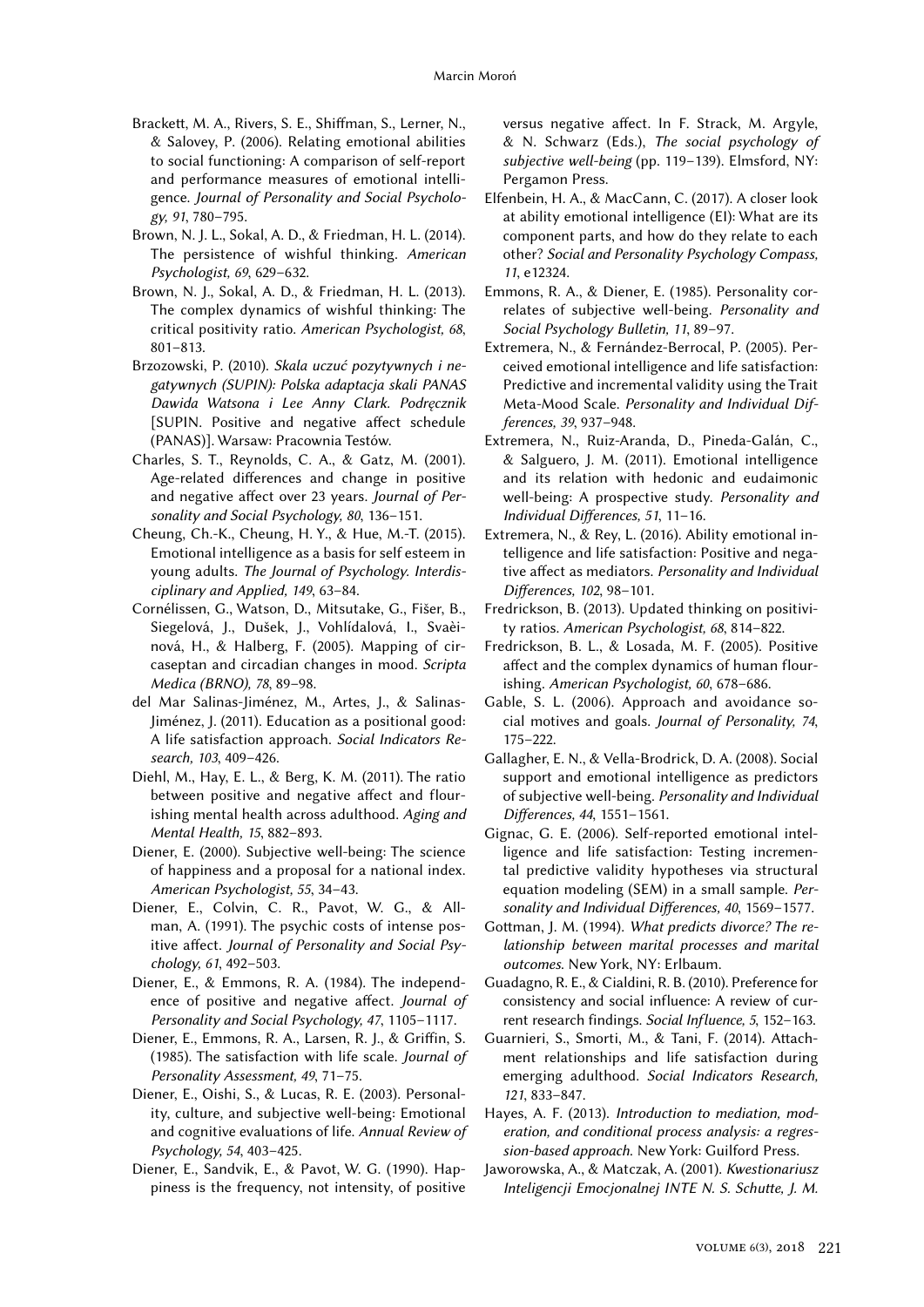*Malouffa, L. E. Hall, D. J. Haggerty'ego, J. T. Cooper, C. J. Goldena, L. Dornheim. Podręcznik* [INTE. Emotional Intelligence Questionnaire by N. S. Schutte, J. M. Mallouff, L. E. Hall, D. J. Haggerty, J. T. Cooper, C. J. Golden, L. Dornheim. Manual]. Warsaw: Pracownia Testów Psychologicznych PTP.

- Juczyński, Z. (2001). *Narzędzia pomiaru w promocji i psychologii zdrowia* [Assessment and diagnostic instruments for health psychology promotion]. Warsaw: Pracownia Testów Psychologicznych Polskiego Towarzystwa Psychologicznego.
- Kafetsios, K. (2004). Attachment and emotional intelligence abilities across the life course. *Personality and Individual Differences, 37*, 129–145.
- Karademas, E. C. (2007). Positive and negative aspects of well-being: common and specific predictors. *Personality and Individual Differences, 43*, 277–287.
- Kong, F., & Zhao, J. (2013). Affective mediators of the relationship between trait emotional intelligence and life satisfaction in young adults. *Personality and Individual Differences, 54*, 197–201.
- Kunzmann, U., Richter, D., & Schmukle, S. C. (2013). Stability and change in affective experience across the adult life-span: Analyses with a national sample from Germany. *Emotion, 13*, 1086–1095.
- Kuppens, P., Realo, A., & Diener, E. (2008). The role of positive and negative emotions in life satisfaction judgment across nations. *Journal of Personality and Social Psychology, 95*, 66–75.
- Lee, E., Watson, E., & Dams-O'Connor, K. (2017). Positive affect as a mediator of the relationship between social contact and subjective health. *Archives of Physical Medicine and Rehabilitation, 98*, e11.
- Lucas, R. E., Diener, E., & Suh, E. (1996). Discriminant validity of well-being measures. *Journal of Personality and Social Psychology, 71*, 616–628.
- Lucas, R. E., & Donnellan, M. B. (2007). How stable is happiness? Using the STARTS model to estimate the stability of life satisfaction. *Journal of Research in Personality, 41*, 1091–1098.
- MacCann, C., Fogarty, G. J., Zeidner, M., & Roberts, R. D. (2011). Coping mediates the relationship between emotional intelligence (EI) and academic achievement. *Contemporary Educational Psychology, 36*, 60–70.
- Martins, A., Ramalho, N., & Morin, E. (2010). A comprehensive meta-analysis of the relationship between emotional intelligence and health. *Personality and Individual Differences, 49*, 554–564.
- Mayer, J. D., Roberts, R. D., & Barsade, S. G. (2008). Human abilities: Emotional intelligence. *Annual Review of Psychology, 59*, 507–536.
- Mayer, J. D., & Salovey, P. (1997). What is emotional intelligence? In P. Salovey & D. Sluyter (eds.), *Emotional development and emotional intelligence: Implications for educators* (pp. 3–31). New York: Basic Books.
- Mayer, J. D., Salovey, P., & Caruso, D. R. (2002). *Mayer-Salovey-Caruso emotional intelligence test (MS-CEIT), version 2.0*. Toronto, Canada: Multi-Health Systems.
- Ong, A. D., Mroczek, D. K., & Riffin, C. (2011). The health significance of positive emotions in adulthood and later life. *Social and Personality Psychology Compass, 5*, 538–551.
- Palmer, B., Donaldson, C., & Stough, C. (2002). Emotional intelligence and life satisfaction. *Personality and Individual Differences, 33*, 1091–1100.
- Peña-Sarrionandia, A., Mikolajczak, M., & Gross, J. J. (2015). Integrating emotion regulation and emotional intelligence traditions: A meta-analysis. *Frontiers Psychology, 6*, 160.
- Pereira-Teques, A., Bueno Carrera, G., Pais-Ribeiro, J., Teques, P., & Ramón, G. L. (2016). The importance of emotional intelligence and meaning in life in psycho-oncology. *Psychooncology, 25*, 324–331.
- Petrides, K. V. (2011). Ability and trait emotional intelligence. In T. Chamorro-Premuzic, A. Furnham, & S. von Stumm (eds.), *The Wiley-Blackwell handbook of individual differences* (pp. 656–678). New York: Wiley.
- Petrides, K. V., & Furnham, A. (2000). On the dimensional structure of emotional intelligence. *Personality and Individual Differences, 29*, 313–320.
- Rego, A., Sousa, F., Marques, C., & Cunha, M. P. E. (2012). Optimism predicting employees' creativity: The mediating role of positive affect and the positivity ratio. *European Journal of Work and Organizational Psychology, 21*, 244–270.
- Saklofske, D. H., Austin, E. J., & Minski, P. S. (2003). Factor structure and validity of a trait emotional intelligence measure. *Personality and Individual Differences, 34*, 707–721.
- Salovey, P., Mayer, J. D., Goldman, S. L., Turvey, C., & Palfai, T. P. (1995). Emotional attention, clarity, and repair: Exploring emotional intelligence using the Trait Meta-Mood Scale. In J. W. Pennebaker (Ed.), *Emotion, disclosure, & health* (pp. 125–154). Washington: American Psychological Association.
- Salovey, P., Bedell, B., Detweiler, J., & Mayer, J. (1999). Coping intelligently: Emotional intelligence and the coping process. In C. Snyder (Ed.), *Coping: The psychology of what works* (pp. 141–164). New York: Oxford Psychology Press.
- Sánchez-Álvarez, N., Extremera, N., & Fernández-Berrocal, P. (2015). Maintaining life satisfaction in adolescence: Affective mediators of the influence of perceived emotional intelligence on overall life satisfaction judgments in a two-year longitudinal study. *Frontiers in Psychology, 6*, 1892.
- Sánchez-Álvarez, N., Extremera, N., & Fernández-Berrocal, P. (2016). The relation between emotional intelligence and subjective well-being: A meta-analytic investigation. *The Journal of Positive Psychology, 11*, 276–285.